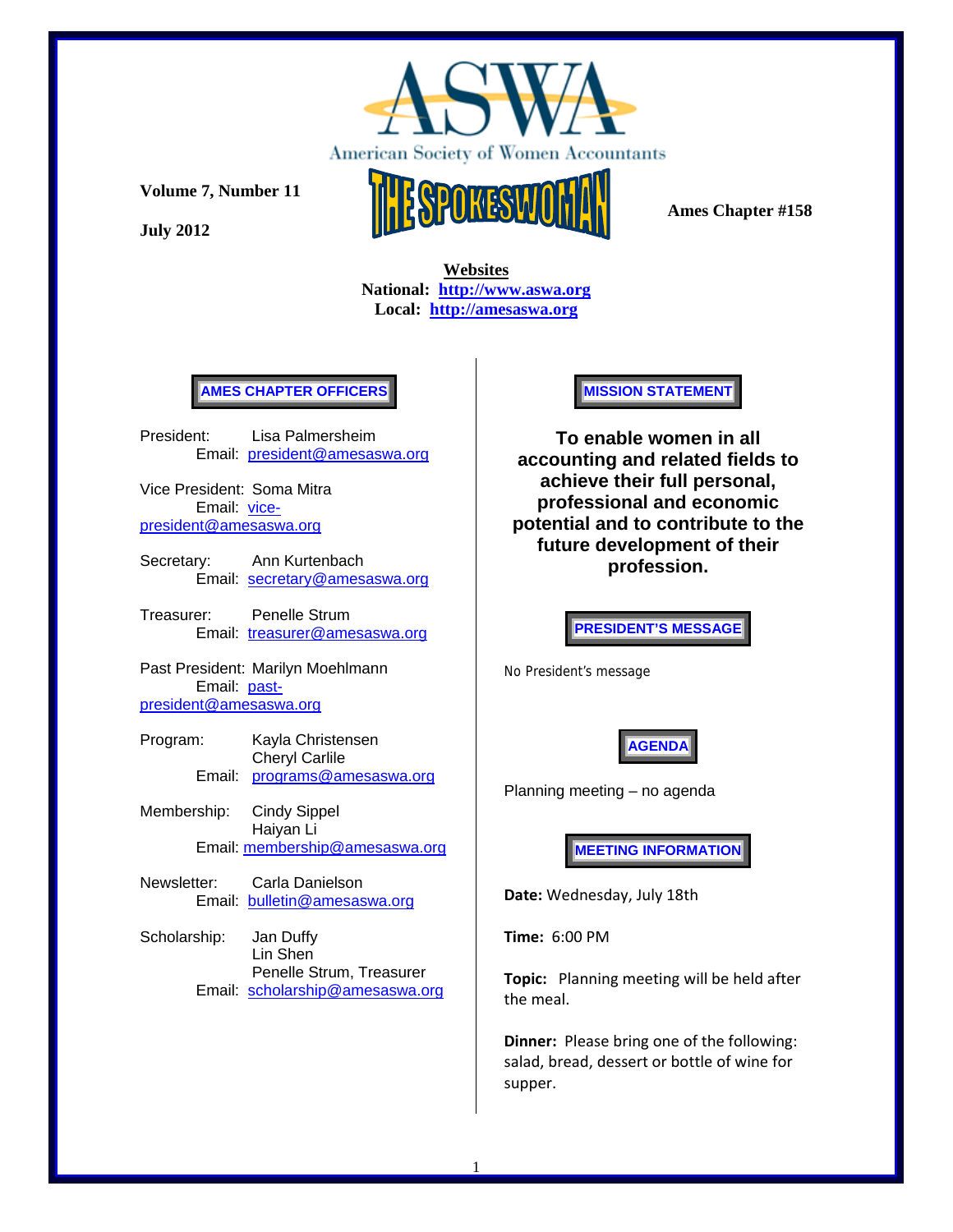

**July 2012** 



## **Websites National: http://www.aswa.org Local: http://amesaswa.org**

Donations for the scholarship fund will be accepted at the conclusion of the meal.

**Location:** 1514 NW Maple Place Directions: Take 1st Street to Ash Drive. Turn north onto Ash Drive. Proceed through the four way stop at Ash/Ninth/Prairie Ridge Drive. Take the next right on to Wagner Blvd and take an immediate left on to Maple Street. At the stop sign turn left on to Maple Place and I am the second house on the left.

My phone number is 964‐8137 in case anyone needs.

Linda K. Herman, CPA

**MAY 2012 MINUTES**

**Minutes** American Society of Women **Accountants** Ames Chapter #158 Membership Meeting May 16, 2012

Call to Order: The May Membership Meeting of Ames Chapter #158 was called to order by President Lisa Palmersheim in Ames at 7:09 p.m. on Wednesday, May 16, 2012. Those in attendance were members Kayla Christensen, Karen Jacobson, Cyndie Jeffrey, Ann Kurtenbach, Soma Mitra,

Marilyn Moehlmann, Catherine Mulder, Margaret Munson, Lisa Palmersheim, Teresa Samson, Cindy Sippel, and Jaimie Williamson. A quorum was present.

Minutes: Cindy Sippel moved and Karen Jacobson seconded that the April minutes be approved. Motion carried.

Treasurer's Report: No Report

Committee Reports:

Membership: Jodi Adams joined our chapter. We now have 29 members.

Program: Kayla reported that at our March meeting, the IMA invited us to go with them on a tour of the Iowa Speedway May 22nd. Reservations are due tomorrow. Lisa Palmersheim and Marilyn Moehlmann will attend. For our June program, Mary Jo Gonzales will present the program "Queen Bees, Tall Poppies, and Drama Queens: Avoiding the Pitfalls of Women Mentoring Women". Kayla hopes to schedule an outing for us at the Indian Creek Country Club for golf lessons with Sherry Newsome on a Monday. She may ask The Café to cater our July planning meeting and hold the meeting at ISU.

Bulletin: No report

Scholarship: No report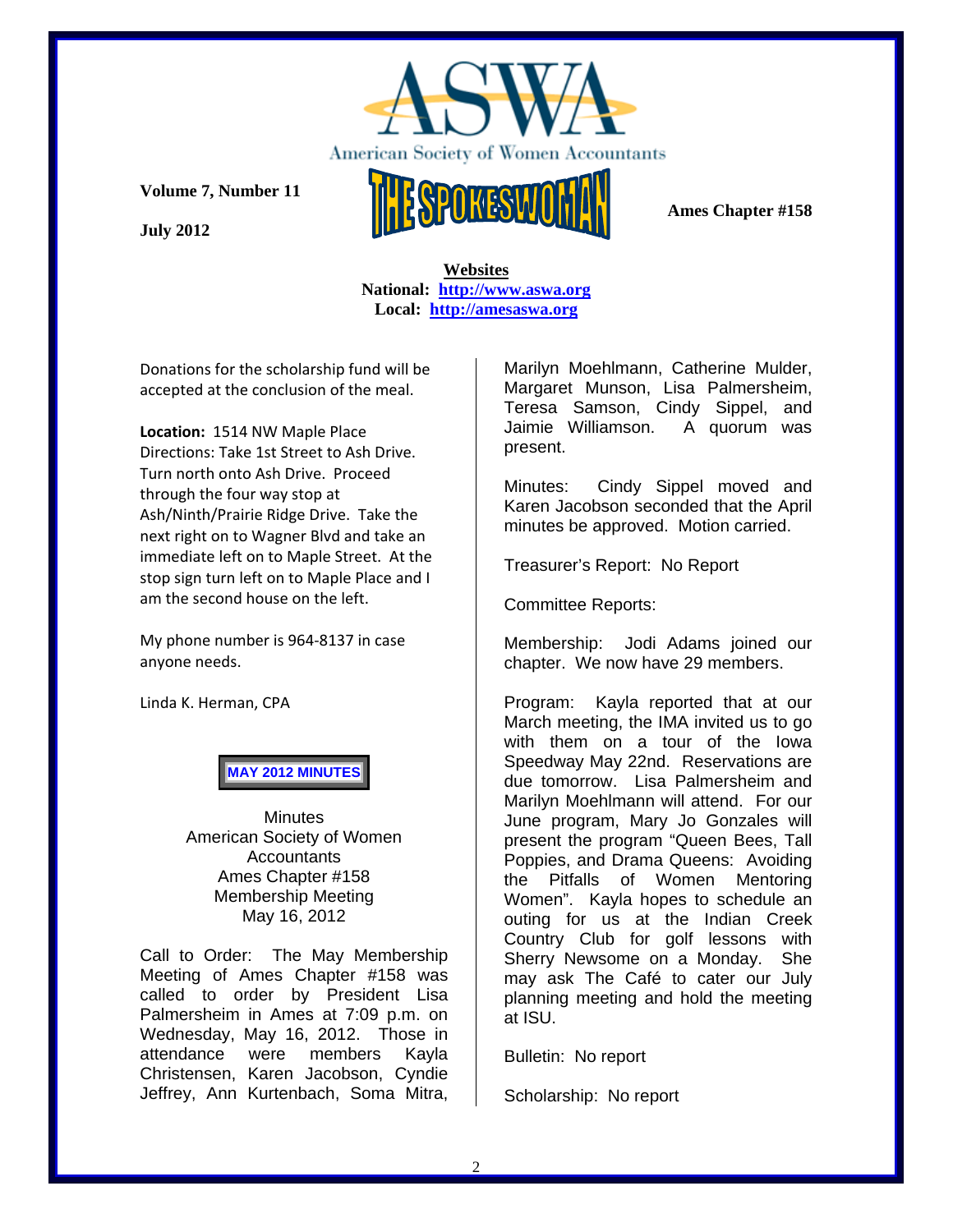

**July 2012** 

 **Ames Chapter #158** 

 **Websites National: http://www.aswa.org Local: http://amesaswa.org**

Old Business:

Financial Literacy Progress Report – Karen Jacobson reported there are no updates to report. Lisa Palmersheim received a survey on how our club is involved with financial literacy. She will complete the survey with Karen's assistance.

## New Business:

Update on the Regional Conference – Karen Jacobson and Kate Mulder attended the regional conference in Minneapolis May 10-12. Karen and Kate reported that the conference was wonderful with quality, unpaid speakers. Unfortunately, there were only 28 attendees and the Minneapolis Chapter lost money on the conference. They were unable to obtain a list of CPAS from the Minnesota Society of CPAs. There were only four baskets for the silent auction. Kate and Karen supplied a basket. Kate mentioned that in ASWA's Northwest Region, the chapters support each other by attending the conferences in their region. Our region does not have a tradition of supporting the regional conferences. Since Omaha is having a regional conference next month, possibly the lack of attendance in Minneapolis was due to timing. No chapters in the North Central region are sponsoring regional conferences next year. The Northwest and South Central regions hold conferences on a rotating basis.

Karen Jacobson, Cindy Sippel, Kate Mulder and Kathy Sturm will attend the regional conference in Omaha June 8-9. They would like to take a basket from our chapter for the silent auction. Lisa Palmersheim will send out an e-mail requesting items for the basket.

Kate Mulder will be installed as National President-Elect at the regional conference in Omaha.

ASWA Name Change Proposal – The ASWA leadership has proposed changing the organization's name to Accounting and Financial Women's Alliance. There will be a straw poll at our June meeting to vote on whether or not we want to change our name from American Society of Women Accountants to **Accounting and Financial Women's Alliance.** The ASWA leadership would like our name to reflect our mission and think this proposed name change will add clarity and include all women working in accounting and finance. They recognize there will be a cost to the chapters if there is a name change. Based on the results of the straw poll, the new name may be voted on at the annual meeting in October.

Announcements: